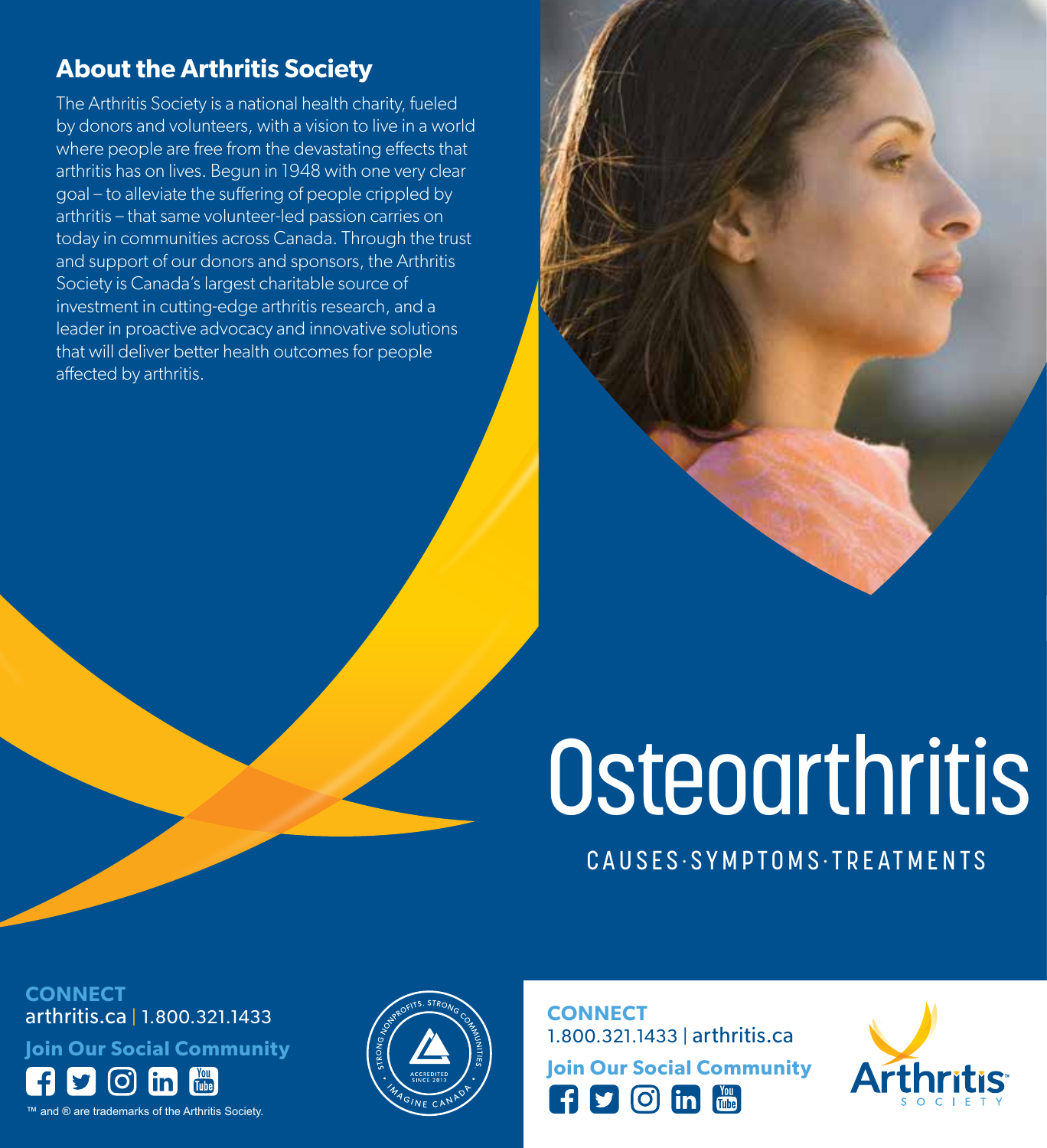# What is **Arthritis?**

# The word arthritis means **inflammation of the joint**

("arthro" meaning joint and "itis" meaning inflammation). Inflammation is a medical term describing pain, stiffness, redness and swelling. Arthritis is a disease that can involve any of the joints in the body, often occurring in the hip, knee, spine or other weight-bearing joints, but can also affect the fingers and other non-weight-bearing joints.

*Symptoms of arthritis include joint pain, swelling, stiffness and fatigue.*

# Contents

| What is <b>Osteoarthritis?</b>                    | 1  |
|---------------------------------------------------|----|
| What are Early Signs of Osteoarthritis?           | 3  |
| What are the Risk Factors                         | 7  |
| How is Osteoarthritis Diagnosed?                  | 7  |
| How Common is Osteoarthritis?                     | 8  |
| <b>Self-management</b>                            | 9  |
| Physical Activity                                 | 10 |
|                                                   | 11 |
| What Types of Exercise are<br>Recommended for OA? | 12 |
| Physical Activities and OA                        | 13 |
| How Much Exercise is<br>Recommended for OA?       | 14 |
| Protect your Joints                               | 15 |
| Heat and Cold                                     | 17 |
| Effective Weight Management                       | 18 |
| Eating Well                                       | 19 |
| Supplements                                       | 20 |
| Treatments                                        | 21 |
| Medications                                       | 22 |
| Therapies                                         | 24 |
|                                                   | 26 |
| <b>What now?</b>                                  | 27 |
| Ways the Arthritis Society Helps                  | 28 |



#### **Meet our Expert**

This information was updated with expert advice from:

Dr. Jacqueline Hochman, MD, MSc, FRCPC

Department of Medicine, Division of Rheumatology, Women's College Hospital. Assistant Professor, University of Toronto Faculty of Medicine. UPDATED APRIL 2018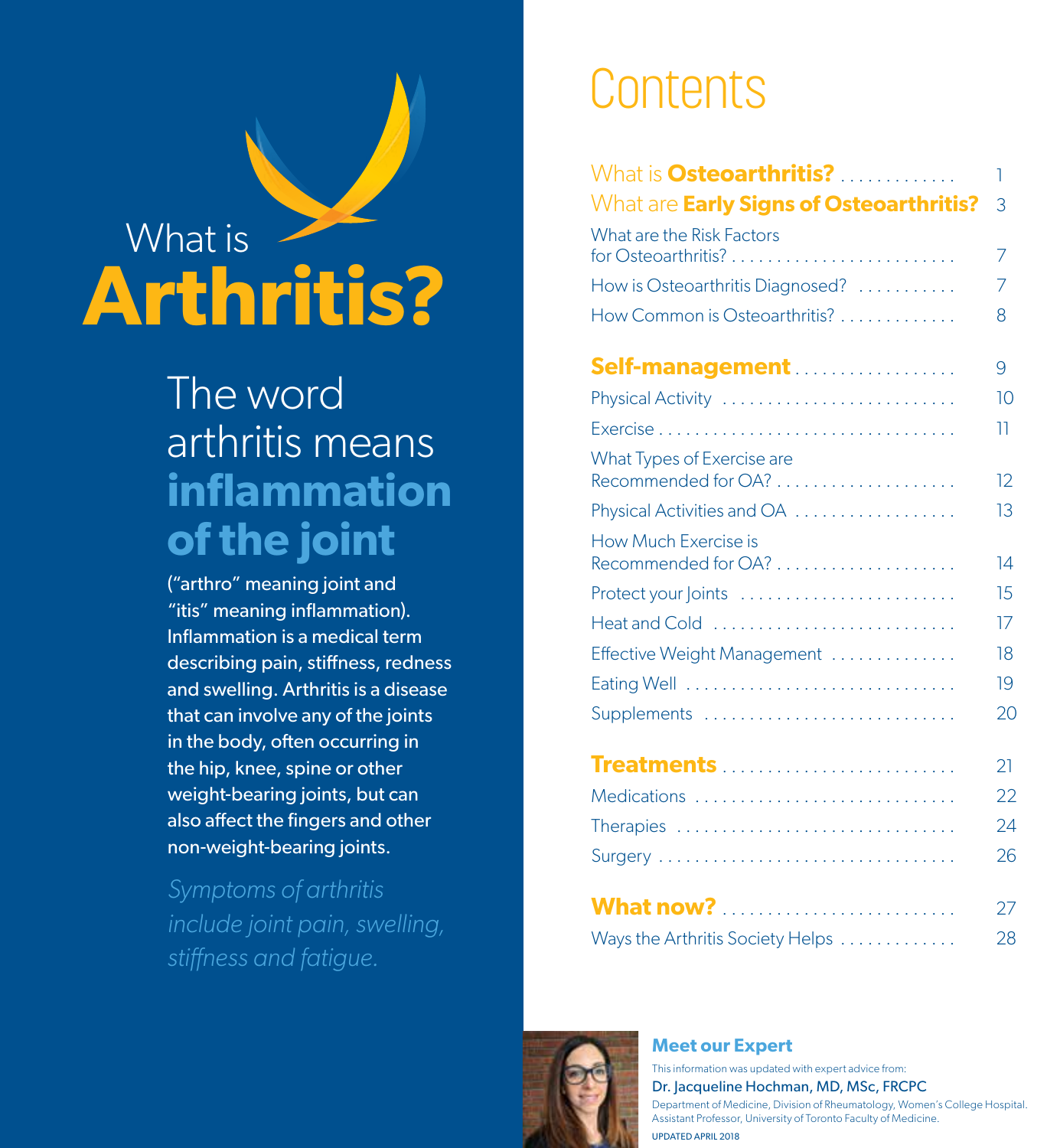# What is Osteoarthritis?

Osteoarthritis (OA) is the most common type of arthritis. It affects more Canadians than all other forms of arthritis combined. OA is a progressive disease of the whole joint that leads to breakdown of joint cartilage and the underlying bone. (Cartilage is the tough elastic material that covers and protects the ends of bones.)

OA used to be described as a degenerative or "wear-and-tear" arthritis, but recent studies describe it as a result of the body's failed attempt to repair damaged joint tissues.

For most people this damage can occur when otherwise healthy joints are exposed to heavy workloads over a long period of time. However, for some people whose joints are formed differently or who've had a previous joint injury, even normal workloads can accelerate joint damage. Being overweight or obese is a risk factor.

The joints most commonly affected by OA are the knees, hips, big toes, hands and spine. OA affects everyone differently, but common symptoms include joint pain, aching, morning stiffness lasting less than 30 minutes, reduced range of movement in the affected joint(s) and possibly swelling. The symptoms come and go but the intensity of the pain increases over time as OA is a progressive disease.

There is currently no cure for OA. However, there are ways to manage the symptoms and improve function. They include a combination of selfmanagement strategies (e.g. therapeutic exercise, physical activity, weight management), medications, referral to a healthcare professional specializing in orthopedic care and – for severe OA – possibly joint replacement surgery.



# **Osteoarthritis**

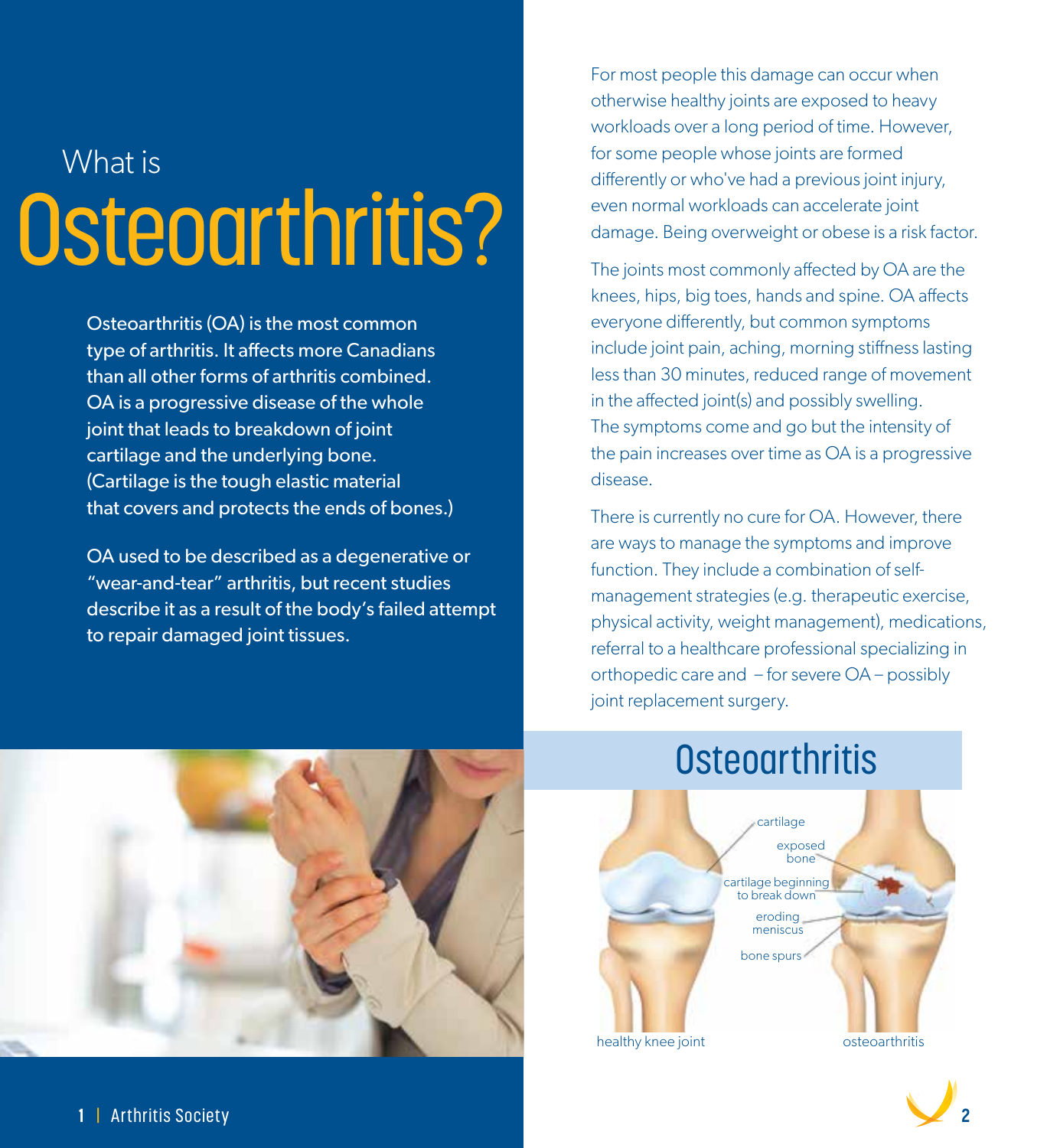# What are the **Early Signs of Osteoarthritis?**

OA usually progresses slowly over a period of months or years. Early on, symptoms tend to come and go. Over time, as damage accumulates, symptoms can become more constant, occurring at rest and disturbing sleep. The good news is that symptoms

can improve with treatment, even if the disease process itself is unchanged. In the past, focus was on symptoms felt in the joint, but we now know that you may experience symptoms outside of the joint as well.

#### Common joint symptoms include:

**Joint Pain:** Your joint may hurt during heavy use and improve with rest. As the disease progresses, the pain may be triggered increasingly by ordinary activities and may become unpredictable, occurring at rest and during sleep. The pain you feel may not necessarily match the degree of arthritis seen on an x-ray. Pain is a complicated process affected by what is happening inside your joint as well as factors outside of your joint, such as surrounding muscle strength, genetics, physical activity, sleep and mood.

**Joint stiffness:** A joint may be stiff after not moving it for a while, such as when you wake in the morning or sit for a long time. This stiffness usually lasts 30 minutes or less. If you find it lasting significantly longer, check with your doctor.

#### **Joints Most Commonly Affected by Osteoarthritis**



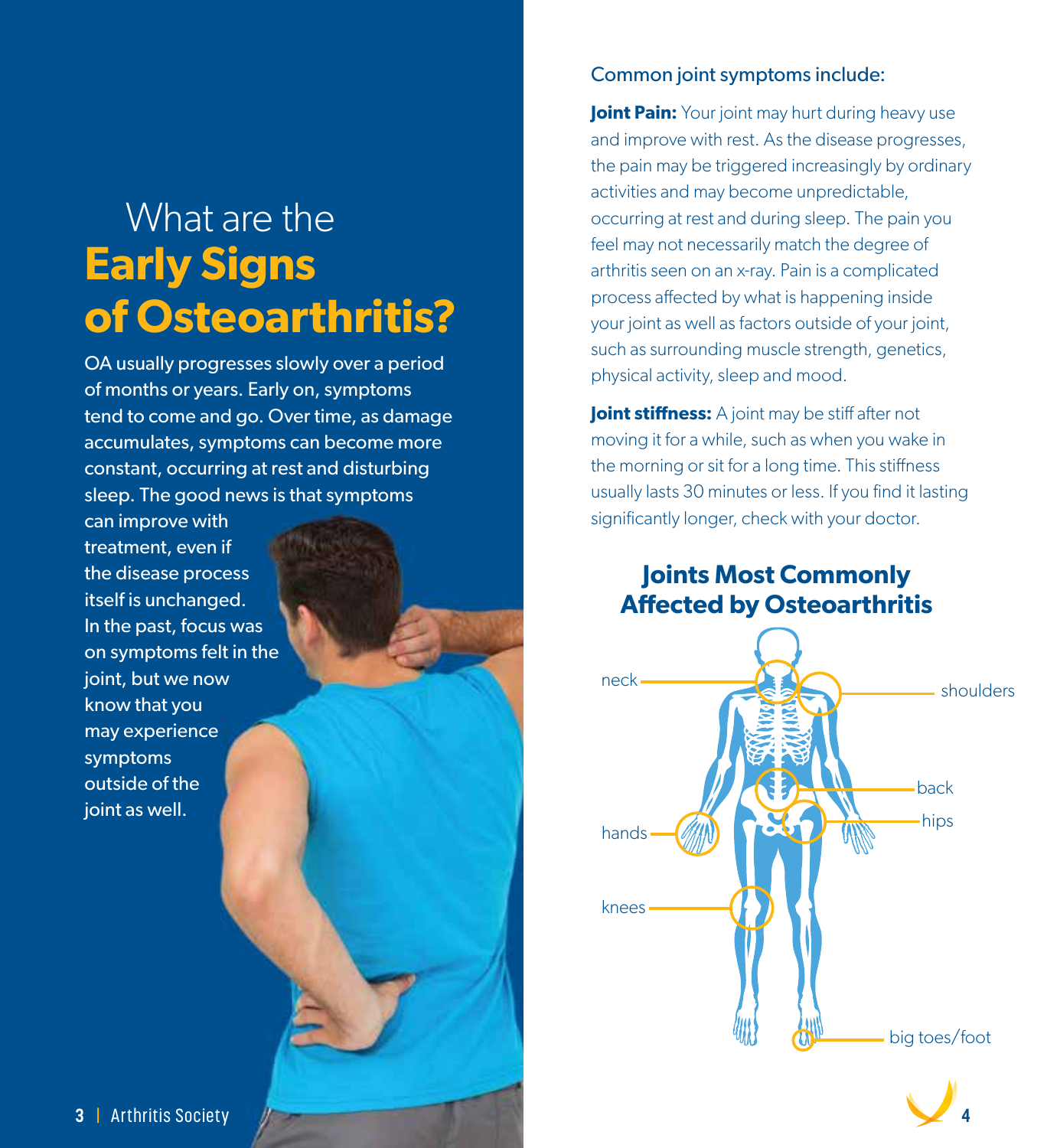**Joint swelling:** You may notice an increase in the size of affected joints. This can be from an increase in fluid in the joint (inflammation), or from a bony outgrowth (often found in affected finger joints and big toes).

**Joint crepitus:** You may feel a grinding sensation or notice a creaking sound when the joint moves.

**Joint instability:** Joints like the knee or hip may feel like they are giving way or buckling.

**Joint dysfunction:** A joint does not function as well as it should. This can be due to pain or reduced movement of the affected joints:

- **Hands** you may have difficulty with fine motor activities, such as doing up buttons, writing with a pen, or gripping door handles
- **Hips** you may have difficulty with daily activities like walking, getting in or out of a car, or putting on your shoes
- **Knees** you may have difficulty with activities like walking, getting up from a chair, squatting, kneeling or climbing stairs
- **Neck** you may have difficulty with activities like looking over your shoulder while driving or parking, reading a book or tablet, shaving or washing your hair
- **Lower back** you may have difficulty with activities like carrying groceries, vacuuming, reaching a low shelf, putting on socks, or getting in and out of a car, low sofa or bed
- **Big toe** you may have difficulty with activities like walking quickly, wearing certain shoes, running, playing soccer/field sports, golfing

#### Symptoms outside the joint may include:

**Sleep disruption:** OA symptoms may disrupt your sleep, which in turn can make your symptoms feel worse and reduce your capacity to cope.

**Altered mood:** OA symptoms can have a negative effect on your mood. Mental health issues like depression and anxiety are significantly more common in people living with chronic pain, and can in turn worsen pain and negatively impact your overall health.

**Fatigue:** It is common for people with severe pain from OA to experience high levels of fatigue (extreme tiredness, exhaustion).

**Impaired quality of life: OA symptoms can** make it harder for you to keep up with the activities and relationships that make your life enjoyable, affecting your overall quality of life and your ability to do the things you want to do.

**Pain sensitization:** Some individuals with OA experience more severe symptoms from a process called pain sensitization, which comes from abnormal pain processing by the central nervous system. It's as if the 'volume knob' on your pain system has been left turned up like a radio stuck on 'loud.' As a result, you may feel exaggerated pain in response to a painful trigger, pain in response to a non-painful trigger (e.g. light touch), or ongoing pain in the absence of any trigger.

Your feelings of pain may extend beyond the boundaries of the joint and become widespread (such as up and down your affected leg). You may also experience nerve symptoms such as tingling and shock-like sensations. See your doctor to check if these symptoms are from your arthritis, or from another cause.

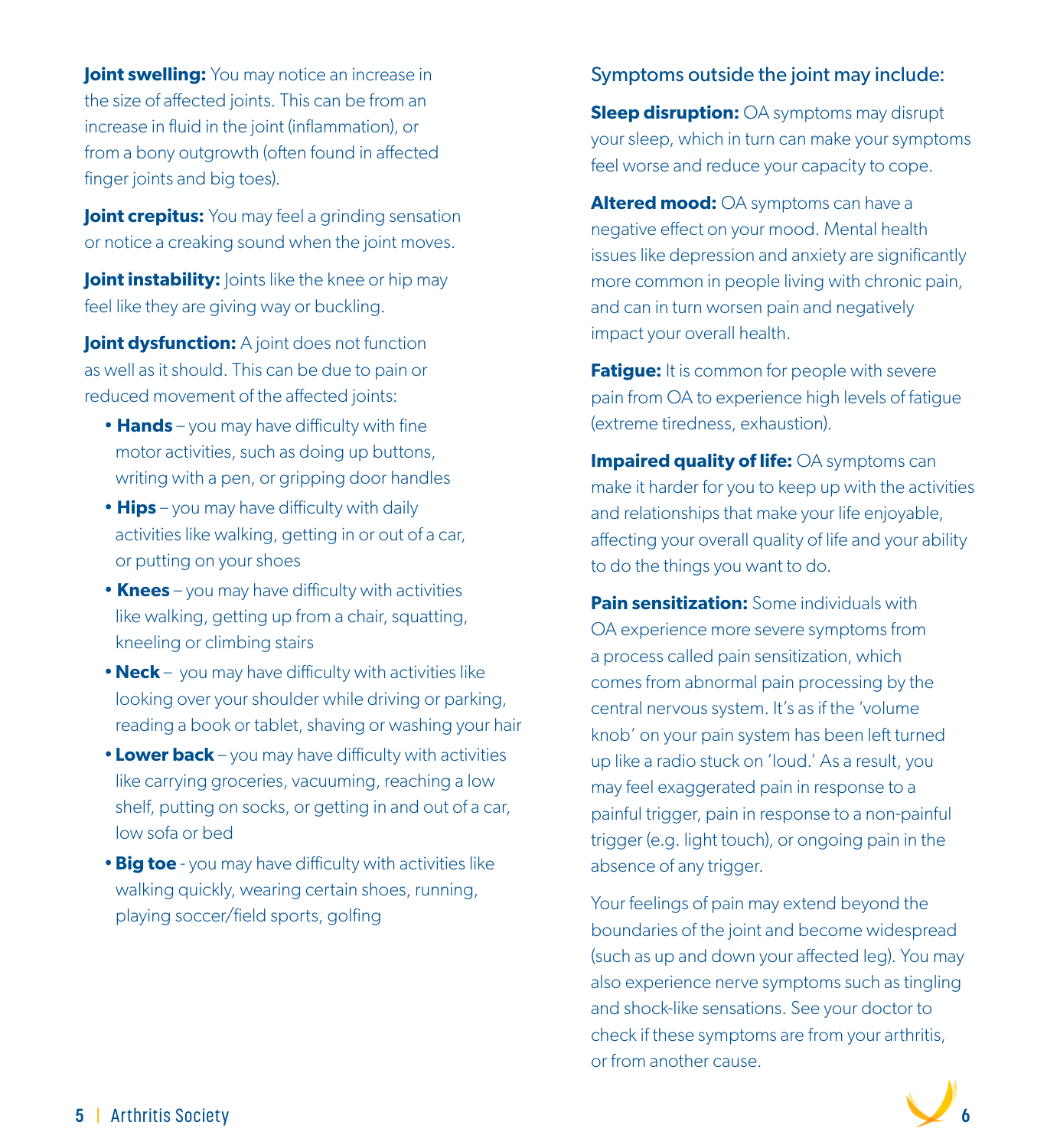#### **What are the Risk Factors for Osteoarthritis?**

Risk factors that may increase your chances of developing OA include the following:

**Age:** The risk of OA increases with age. However, OA is not an inevitable part of aging. Many people age without having OA symptoms.

**Sex:** Women are more likely to develop OA than men.

**Family history:** Genetics can contribute to the development of OA, but just because your family member has OA does not mean you will get it.

**Excess weight:** Carrying extra weight increases your chance of getting OA in several ways. Excess weight puts more stress on weight-bearing joints such as your feet, knees, hips and spine, and increases your risk of injury as well as the rate of degeneration. In addition, fat tissue can release substances in your body that can increase joint inflammation.

**Joint injury:** OA can occur in joints that have been damaged by a previous injury, such as from a sport or accident.

**Occupations:** People who repeatedly stress a particular joint may also be at greater risk of developing OA. Examples include elite athletes, dancers, heavy machinery operators and construction workers.

**Joint misalignment/deformity:** Some people who are born with or develop malformed joints are at greater risk of OA.

**Muscle weakness:** Weakness of supporting structures around the joint such as muscles and ligaments can increase the risk of OA.

**Sedentary lifestyle:** A sedentary lifestyle increases your risk of OA.

## **How is Osteoarthritis Diagnosed?**

There is no single test for OA. The diagnosis can be made based on your symptoms and physical examination findings. If you are over the age of 40 and have symptoms typical of OA, your doctor will probably not do an x-ray. It is helpful to know that symptoms of osteoarthritis do not always match what is found on x-rays. For example, in early OA, your x-rays may not reflect the symptoms you are experiencing, and later in the disease process, the damage shown on an x-ray may appear more severe than the symptoms you feel.





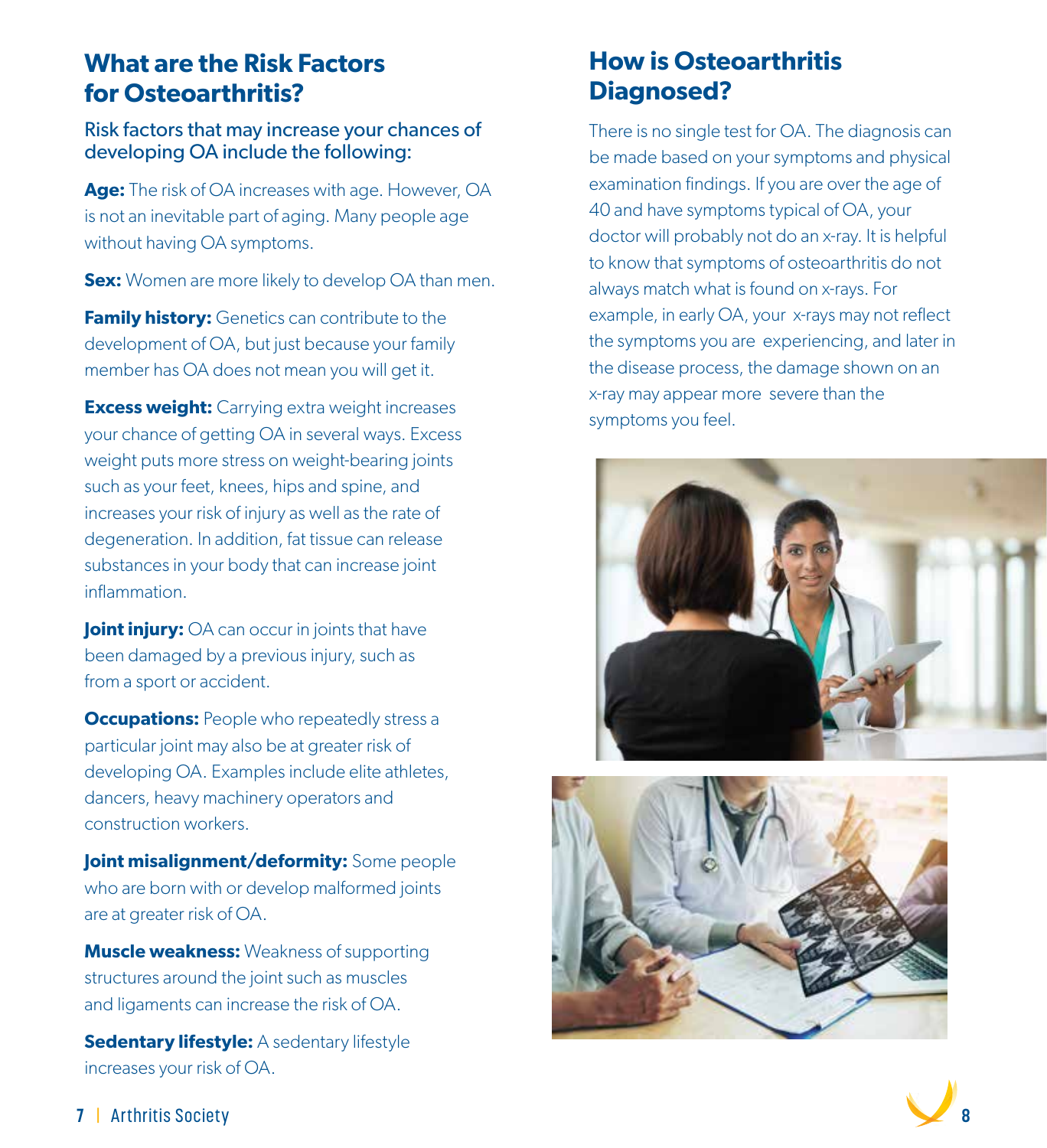# **Selfmanagement**

An important first step is to become educated about OA and what you can do to manage symptoms on your own. This is referred to as "self-management". You can learn ways to cope with arthritis symptoms and make lifestyle changes that may reduce pain and improve function and mood. Lifestyle changes such as increasing physical activity/exercise and reducing excess weight can have the greatest effect on OA. Developing relaxation and coping skills can help you maintain balance in your life, giving you a greater feeling of control over your arthritis and a more positive outlook. For more information, visit the Arthritis Society's free online self-management learning resources:

**Physical Activity**

A common misconception is that a painful joint requires rest. On the contrary, not enough movement can cause muscle weakness and worsening joint pain and stiffness. Light or moderate physical activity protects joints by strengthening the muscles around them, increasing blood flow to the joint and helping promote normal joint regeneration. Physical activity can also improve mood and lessen pain.

Physical activity strengthens the muscles and connective tissues around your joints, helping support joints that have been damaged by arthritis. Physical activity includes all those activities that you do as a part of everyday life – such as vacuuming the house, walking to work, even gardening. These kinds of activities can be very beneficial for your joints, and can help you maintain and improve your mobility.





*arthritis.ca/education*

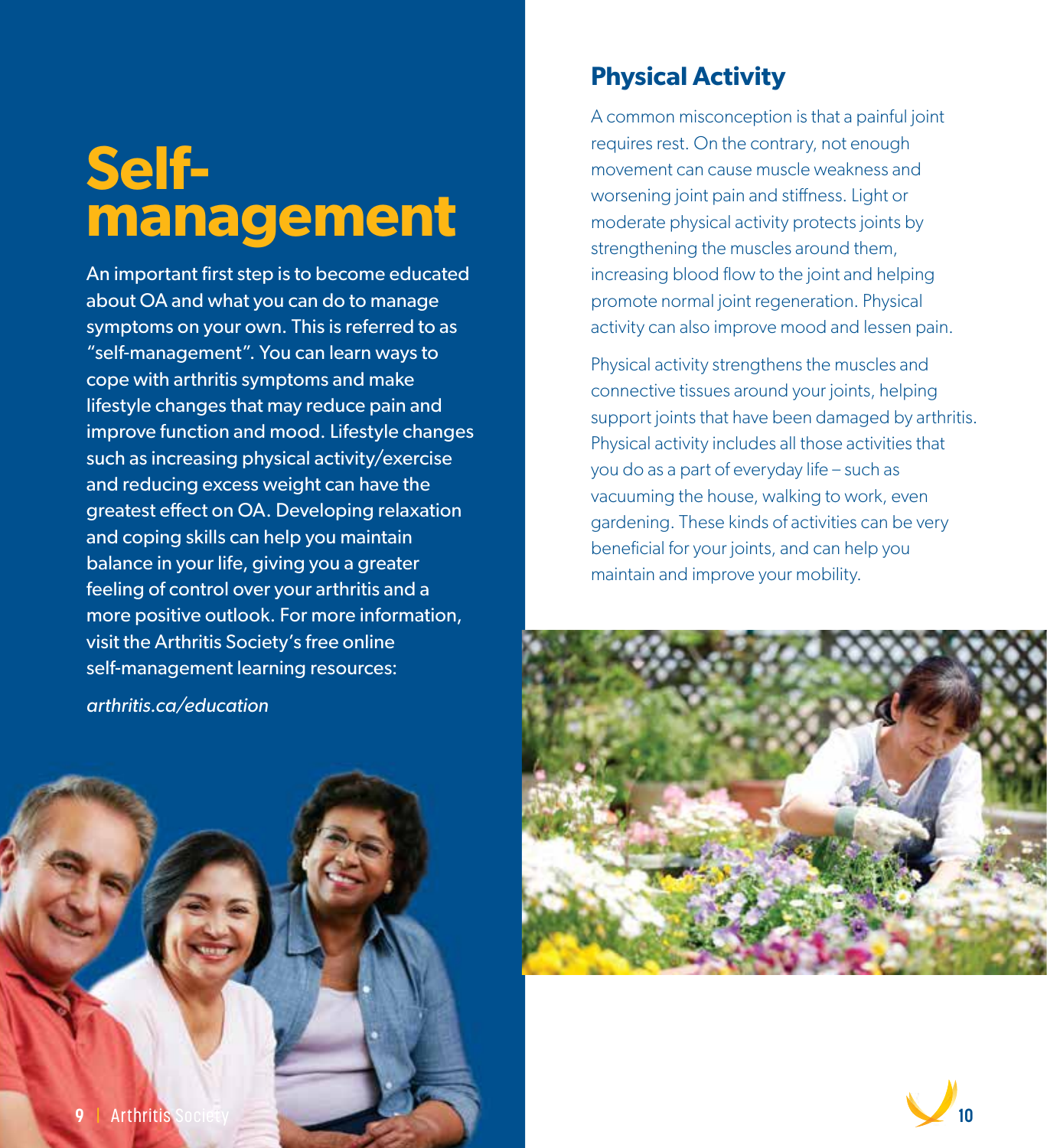### **Exercise**

Exercise is physical activity that involves heavier, repetitive exertion, and is designed to improve or maintain physical fitness. Lifting weights, walking on a treadmill, taking a yoga class – these are the kinds of planned motions that we do specifically to improve our flexibility, strength or endurance. Being physically active can reduce pain and fatigue, improve mobility and overall fitness, and improve your state of mind by allowing you to actively participate in your own treatment. Participating in a properly designed exercise program is a great way to help alleviate the discomfort caused by arthritis.



 Targeted exercise for your joints may have added benefit. A qualified therapist, such as a physiotherapist, can work with you to develop a progressive exercise program that is tailored to you.

There is conflicting evidence about the possibility of harm from high-impact exercise, such as running, soccer or tennis, so you will need to be your own judge about what activities your body can tolerate. However, you should be prepared to modify or swap out an activity if

it worsens your joint symptoms. Joint rest is recommended when you are experiencing a flare of joint pain and/or your joint is swollen and hot. At these times, it is important to keep doing range of motion exercises.

### **What Types of Exercise are Recommended for OA?**

- **Therapeutic exercise:** Exercises that improve connections and response time between your brain and your muscles, increasing coordination to help the joint remain stable during physical activity and thus reduce risk of injury. Components include neuromuscular control (developing 'muscle memory' by training your joints and muscles to move in healthy patterns), strengthening your muscles, balance and agility.
- **Range of motion** (also called stretching or flexibility exercises): Exercises that keep your<br>joints moving can reduce pain and stiffness. joints moving can reduce pain and stiffness. To achieve the most benefit, these exercises should be done daily.

• **Strengthening:** Exercises that maintain or





**Endurance:** Exercises that strengthen your heart, give you energy, control your weight and help improve your overall health. Examples include walking, swimming and cycling.

**12 12 12 12 12 12 12**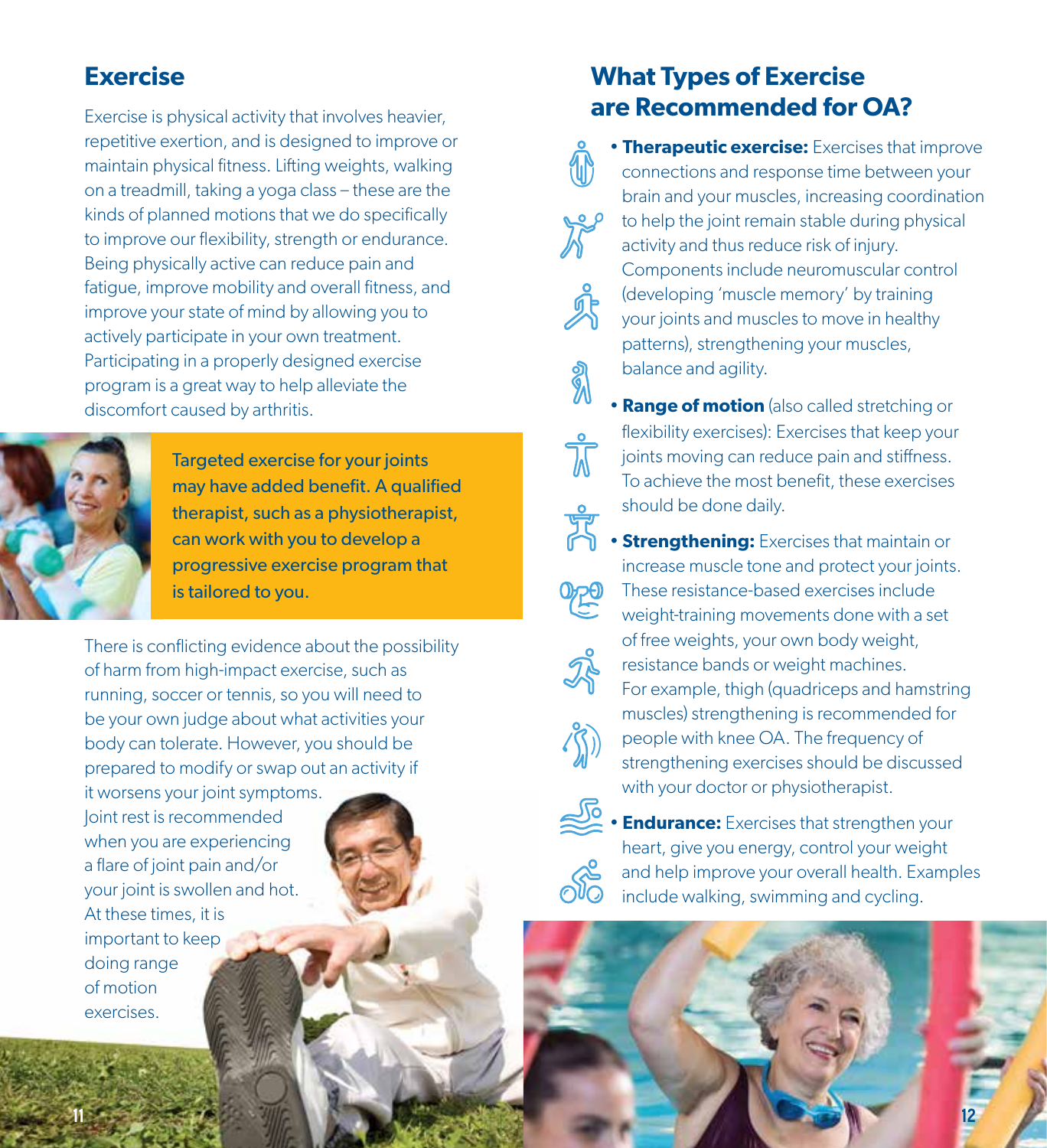## **Physical Activities and OA**

Activities like Tai Chi and Yoga that combine muscle strengthening, flexibility, and balance exercises can be beneficial in the management of OA. These exercises can also be meditative, promoting relaxation and increasing your capacity to cope.

Many low-impact exercise options can benefit people living with arthritis. Consult your healthcare provider for suitable exercises for you.

#### Examples include:

- **Tai Chi:** This ancient Chinese martial art is a combination of movements performed in a slow, focused manner. Though it has many variations and styles, Tai Chi is a low-impact exercise and is reminiscent of both yoga and meditation. Tai Chi could improve pain and physical function in some people as well as alleviate depression and contribute to health-related quality of life.
	- **Yoga:** Numerous studies have shown the benefits of yoga for stress and anxiety. The practice of controlled breathing, simple meditation and stretching can improve a person's state of mind and help him or her better manage pain. Regular yoga under the guidance of a certified instructor can also boost one's general health and increase energy levels.

 (NOTE: In some cases, people living with arthritis should avoid strenuous yoga routines, such as Bikram and power yoga.)

#### **How Much Exercise is Recommended for OA?**

Any increase in your physical activity or exercise may help if you are not active. The right frequency, intensity, type and duration varies from person to person. A gradual increase in exercise is recommended, with an eventual target for adults of 150 minutes of moderate-to-vigorous intensity exercise per week, in sessions of 10 minutes or more (if tolerated). If you are not currently active, you are advised to start with light activities, such as walking, and attempt to increase your speed and/or distance over time.



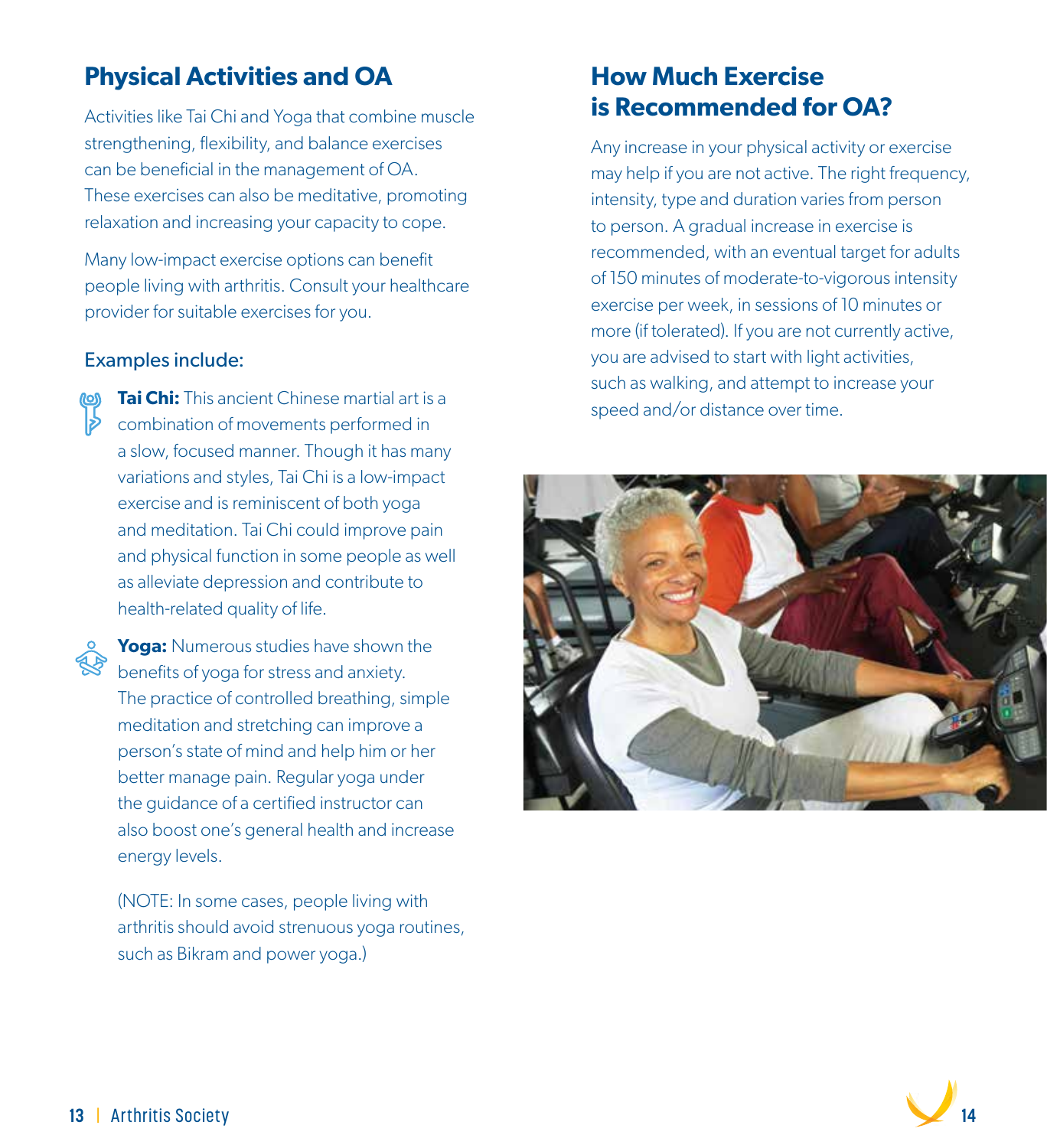## **Protect your Joints**

While it's important to keep your joints moving, it's also important to avoid situations that put excessive stress or strain on your joints, as this can increase your risk of injury and make your joints deteriorate faster. Avoiding joint stress will also lead to less pain and help your joints work better, longer.

#### Techniques to protect your joints include:

**Pace yourself:** Remember to alternate heavy or repeated tasks with lighter tasks. Taking a break reduces stress on painful joints and conserves energy by allowing weakened muscles to rest.

**Keep joints aligned: Positioning joints**  wisely promotes proper alignment and decreases excess stress. For example, squatting and kneeling may put extra stress on your hips or knees. When lifting or carrying heavy items, keep items at waist height and avoid carrying them up and down stairs. Avoid bending your back when lifting. Remember to ask for help when you need it.

 **Avoid excess joint stress:** Certain activities or occupations can place excessive stress on joints, such as hard labour, heavy lifting, repeated deep squats or repetitive movements. Avoid these higher-risk activities where possible.

**See a therapist:** Talk to your doctor about seeing a physiotherapist who can customize your exercise program, or an occupational therapist who can advise you on assistive devices and adaptations for your home or workplace.



**Use assistive devices:** Using appropriate tools and aids not only makes tasks easier, it helps to conserve your energy. Raise seat heights to decrease stress on hip and knee joints. Use a reacher to pick up items from the ground. Use a cane or walker to decrease stress on hip and knee joints.



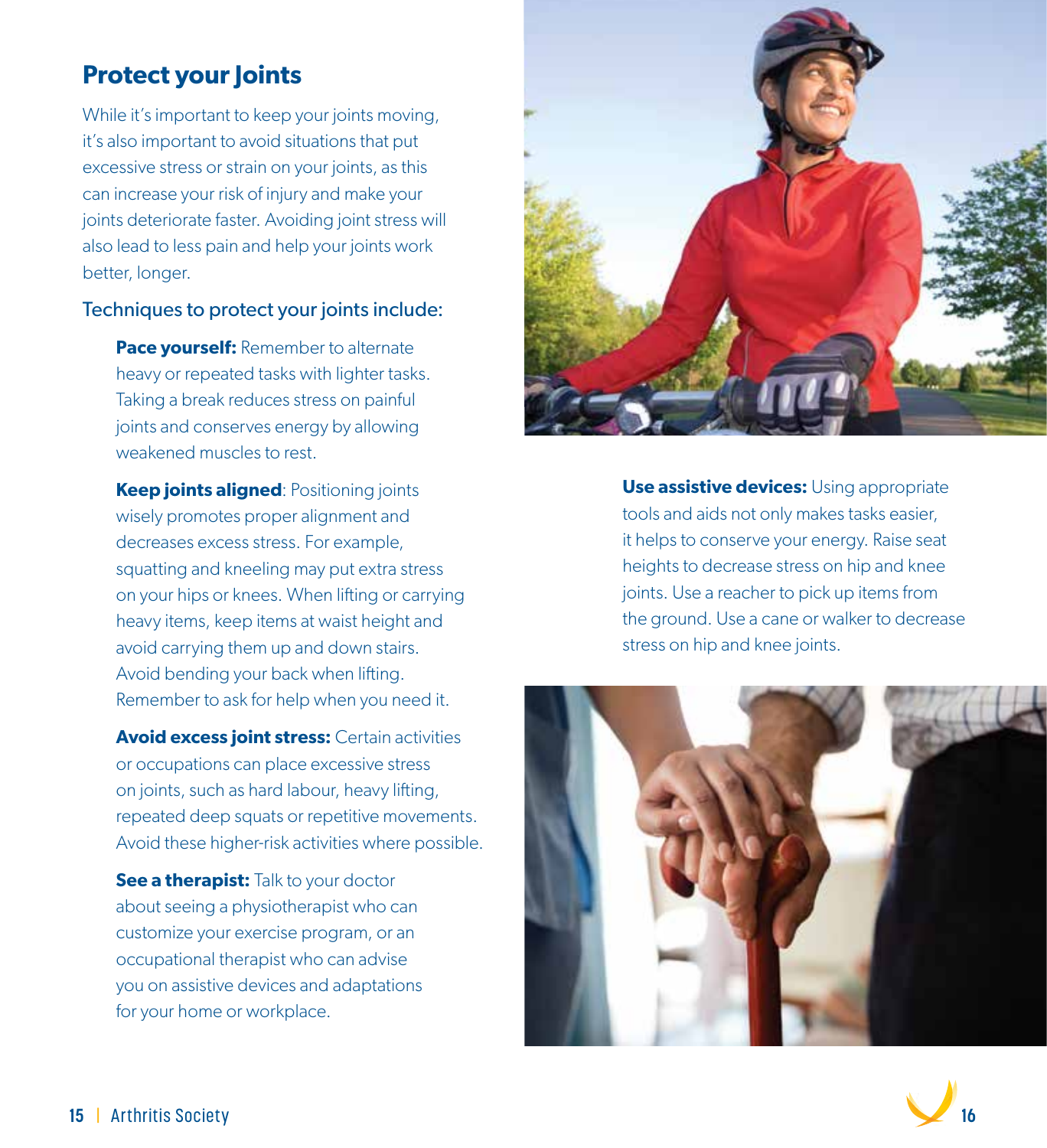# **Heat and Cold Therapy**

Taking a warm shower and using warm packs are great ways to help reduce pain and stiffness. Always use a protective barrier, such as a towel, between the warm pack and your skin.



Heat is ideal for:

- Relieving pain
- Relieving muscle spasms and tightness
- Enhancing range of motion

Using a commercial cold pack or a homemade one (from crushed ice, ice cubes or a bag of frozen vegetables) can assist in providing short-term relief from inflammation. Always use a protective barrier, such as a towel, between the cold pack and your skin.



Cold is ideal for:

- Swelling
- Decreasing pain
- Constricting blood flow to an inflamed joint



# **Effective Weight Management**

Just as there is no single definition of a healthy body, there is no single definition of a healthy weight – it's unique for each individual based on body composition, age, sex, lifestyle and other conditions. The best way to determine what an appropriate weight is for you is to consult with a healthcare professional.

Carrying excess weight increases the risk of developing OA in your load-bearing joints (knees, hips, ankles, spine, feet), and increases the rate at which these conditions progress. Excess weight has also been linked to OA of the hand, indicating that there is also a metabolic link to the disease, so achieving and maintaining a healthy weight is critical.

The good news is that, if you are overweight, losing even ten per cent of your body weight can help reduce strain on your knees and reduce pain. In fact, depending on the existing level of joint damage, losing weight may not only make you feel better, but could also delay or prevent the need for surgery.

There are a number of ways to achieve weight loss including healthy eating, exercise, and cognitive behavioural strategies. If you are having difficulty controlling your weight, you are advised to discuss these options with your healthcare provider.

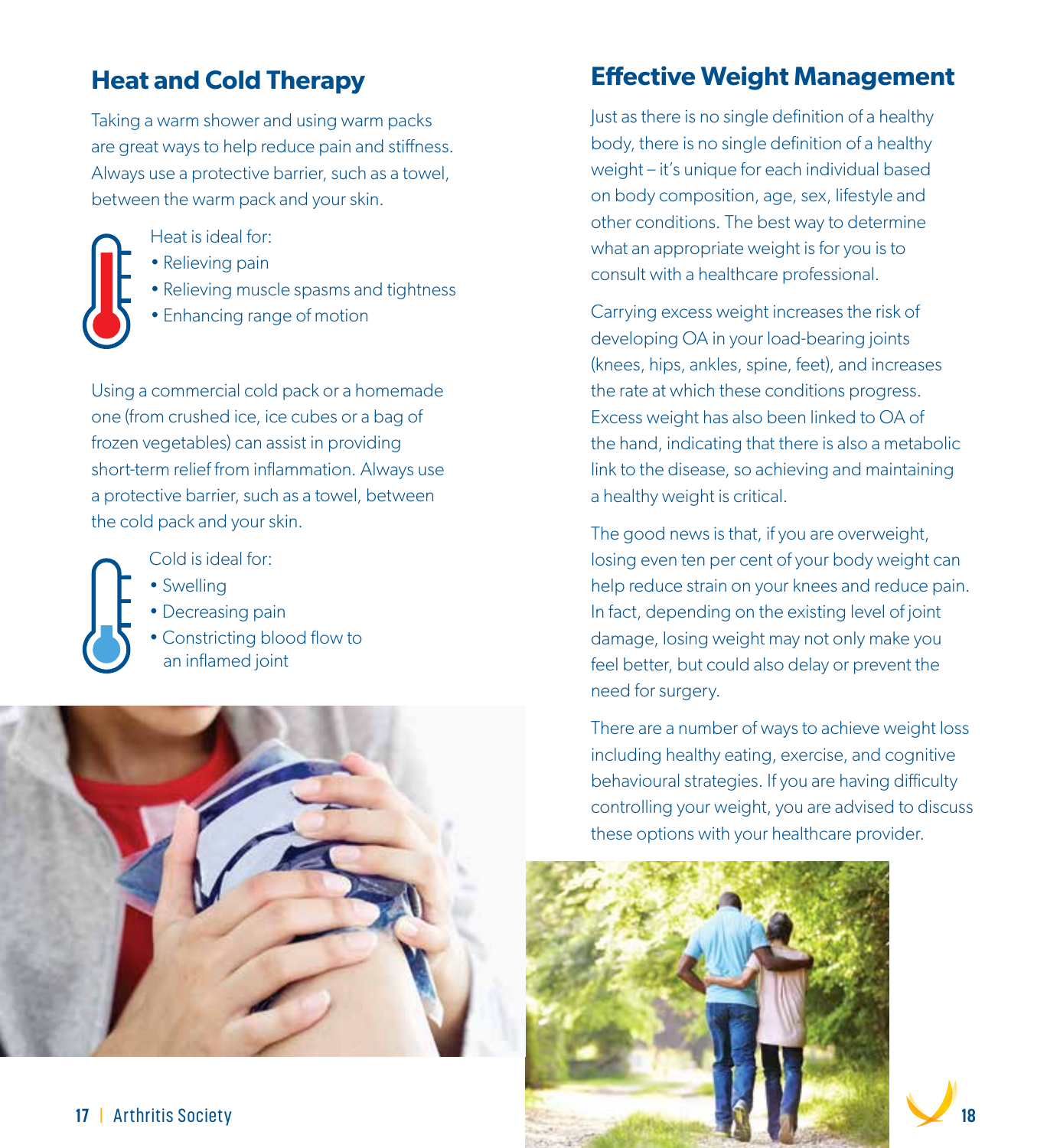# **Eating Well**

There is no conclusive evidence to suggest that what you eat can make arthritis either better or worse. However, being overweight can put excess strain on your joints. To work normally, your body needs food to supply energy, vitamins and minerals. Healthy eating will help you manage your weight and give you the energy to complete your daily activities, as well as promote a strong immune system, and bone and tissue health.

#### Three ways to improve your nutrition include:

**Limit saturated and trans fats:** A healthy diet should include modest amounts of unsaturated fats. Saturated and trans fats should be limited. Choosing the right amount and types of fats can help you achieve and maintain a healthy body weight, and improve your overall health. Olive oil and cold-water fish such as salmon, trout or herring are examples of healthy choices.

**Reduce sugar intake:** Sugar contains "empty" calories and has no nutritional value. This includes honey and syrup as well as white, brown, cane and raw sugar. Limit or avoid adding sugar to drinks and cereals. Although artificial sweeteners contain fewer calories, it is best to get used to food being less sweet. Use dried, unsweetened fruit like raisins, cherries or dates to sweeten cereals since they provide vitamins, minerals and fibre.



**Eat more vegetables and fruit:** Vegetables and fruit should make up the largest component of your diet. Keep in mind that the sweetest fruits have high sugar content so best not to overdo it. Try to have at least one vegetable or fruit at every meal and while snacking. Besides being an excellent source of energy, vegetables and fruit

boost your fibre intake, which helps with digestion and weight management. They are also loaded with antioxidants, which help boost the immune system and may help maintain healthy cartilage.

# **Supplements**

Supplements are consumable products designed to be added to (not replace) your diet, to help you get the proper nutrition your body needs. It is always important to consult your doctor if you decide to take supplements



as they may interact with medications or may contain ingredients not listed on the label.



**Vitamin D:** Low vitamin D may contribute to worsening of osteoarthritis. Vitamin D can be obtained through sun exposure, vitamin D-rich foods, or supplements. Vitamin D is also important to maintain healthy bones.



#### **Glucosamine and chondroitin:**

 These substances are found in our joints and help keep the cartilage healthy. Clinical research has not found a clear or consistent benefit from the use of glucosamine or chondroitin sulphate supplements for osteoarthritis. If you are interested in trying these supplements, talk to your healthcare provider: a trial may be reasonable to see if there is any benefit.

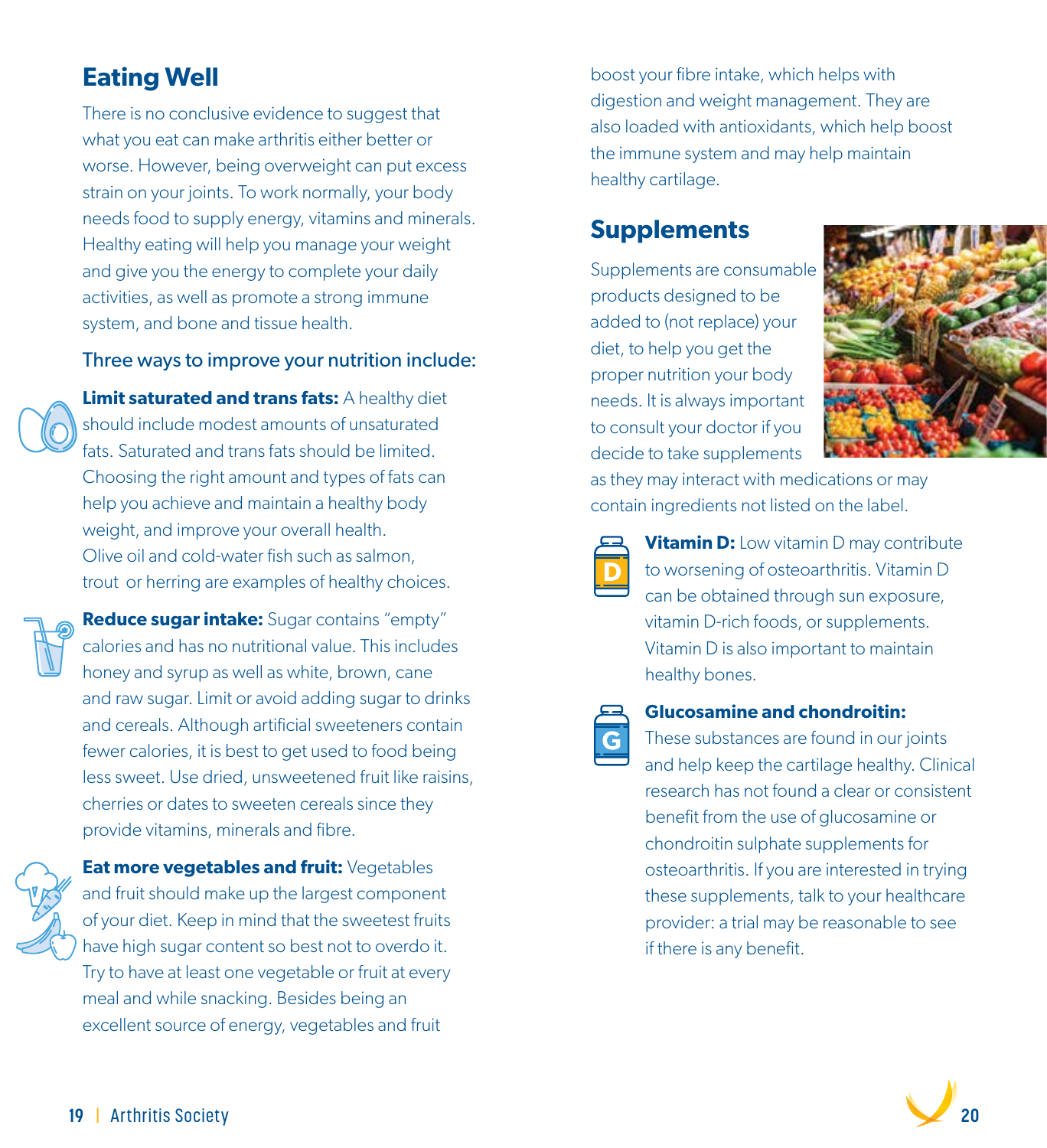# **Osteoarthritis Treatments**

While the underlying process of OA cannot be reversed, the symptoms can often be relieved or significantly improved with lifestyle measures and medications. Surgery is reserved for severe symptoms that fail to improve with these strategies. The two main goals of treatment are to control your pain and improve your ability to function.



#### **Medications**

Medications for osteoarthritis focus on helping to manage pain and improve joint function. For mild



symptoms that come and go, you may benefit from using medication as needed. For stronger symptoms, you may require regular use of medication. The optimal treatment is what is best in each individual case – so speak with your doctor and/or pharmacist about what kind of medications are most appropriate for you.

Medications that may help relieve pain in osteoarthritis come in topical forms (e.g. creams or rubs), pill forms, and injections. Common medications used in OA are described below:

- **Topical treatments:** Topical treatments include non-steroidal anti-inflammatory drug creams and capsaicin cream.
- **Corticosteroid injections:** These injections may relieve symptoms for several weeks to months. Most people tolerate them with few side effects.
- **Acetaminophen:** Acetaminophen has fewer side effects than other pain medications. It is important to stick to the recommended dose, as a higher dose may cause liver damage.
- **Nonsteroidal anti-inflammatory drugs (NSAIDs):** If other treatments do not relieve your arthritis pain, you are advised to speak with your pharmacist or doctor about the safety of NSAIDs for you. NSAIDs may reduce pain and inflammation in OA. There are a variety of over-the-counter NSAIDs which include ibuprofen and naproxen sodium. Stronger NSAIDs are available by prescription.

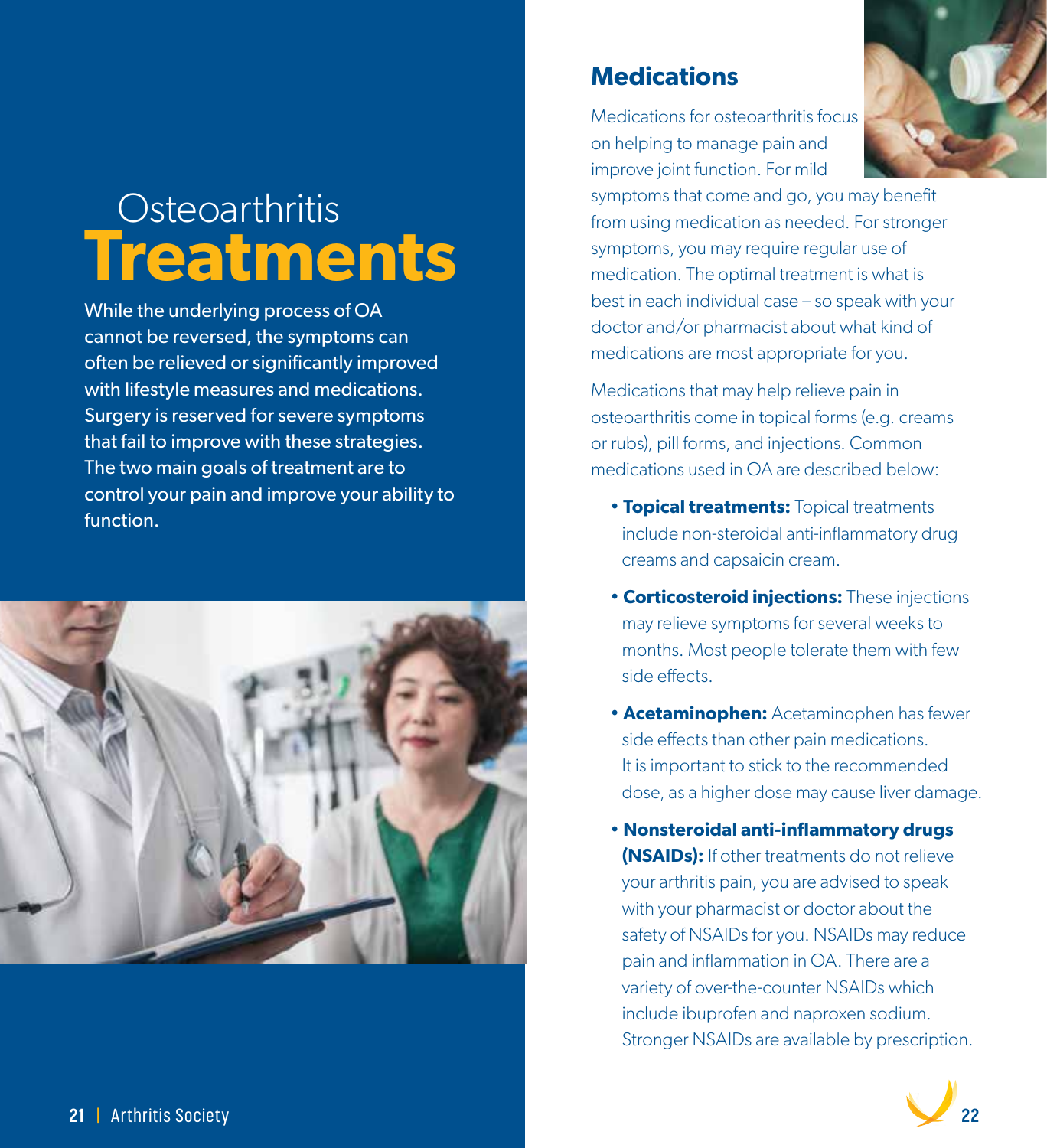- **Duloxetine:** This medication has been used to treat a number of chronic pain conditions including osteoarthritis, nerve disorders and fibromyalgia. Duloxetine may be recommended if you do not respond to or cannot tolerate acetaminophen or NSAIDs. It may have added benefit if you are also experiencing depression.
- **Other injections.** There is conflicting evidence for hyaluronic acid injections. There is limited evidence to support platelet-rich plasma injections for knee OA. Given the cost of these injections and limited evidence, corticosteroid injections are often the first choice.



For more information on medications, the Arthritis Society has a comprehensive online guide that delivers detailed information on medications used to treat arthritis:

*arthritis.ca/treatment/medication*

#### **Therapies**

#### A **physiotherapist (PT)**

can develop an individualized program designed to help you increase your strength, flexibility, range of motion, and general mobility and exercise tolerance through a wide variety of therapeutic treatments and strategies. These include exercise prescription, physical



interventions, and relaxation, in addition to advising you on other techniques for reducing pain and increasing your overall quality of life. PTs can recommend foot orthotics, knee braces and hand splints.

#### An **occupational therapist (OT)**

can look at what you do in a day and develop a program to help lessen your symptoms and improve your function. An OT can do a home or workplace assessment to identify ways to protect your joints and can recommend tools and aids to help you conserve energy and improve your independence. Examples include use of a cane and raised seats to decrease stress on your hip and knee joints; use of wide-gripped tools and utensils to decrease stress on your hand joints; or the use of shoehorns or buttonhooks to help with dressing. OTs can also recommend foot orthotics, knee braces and hand splints.

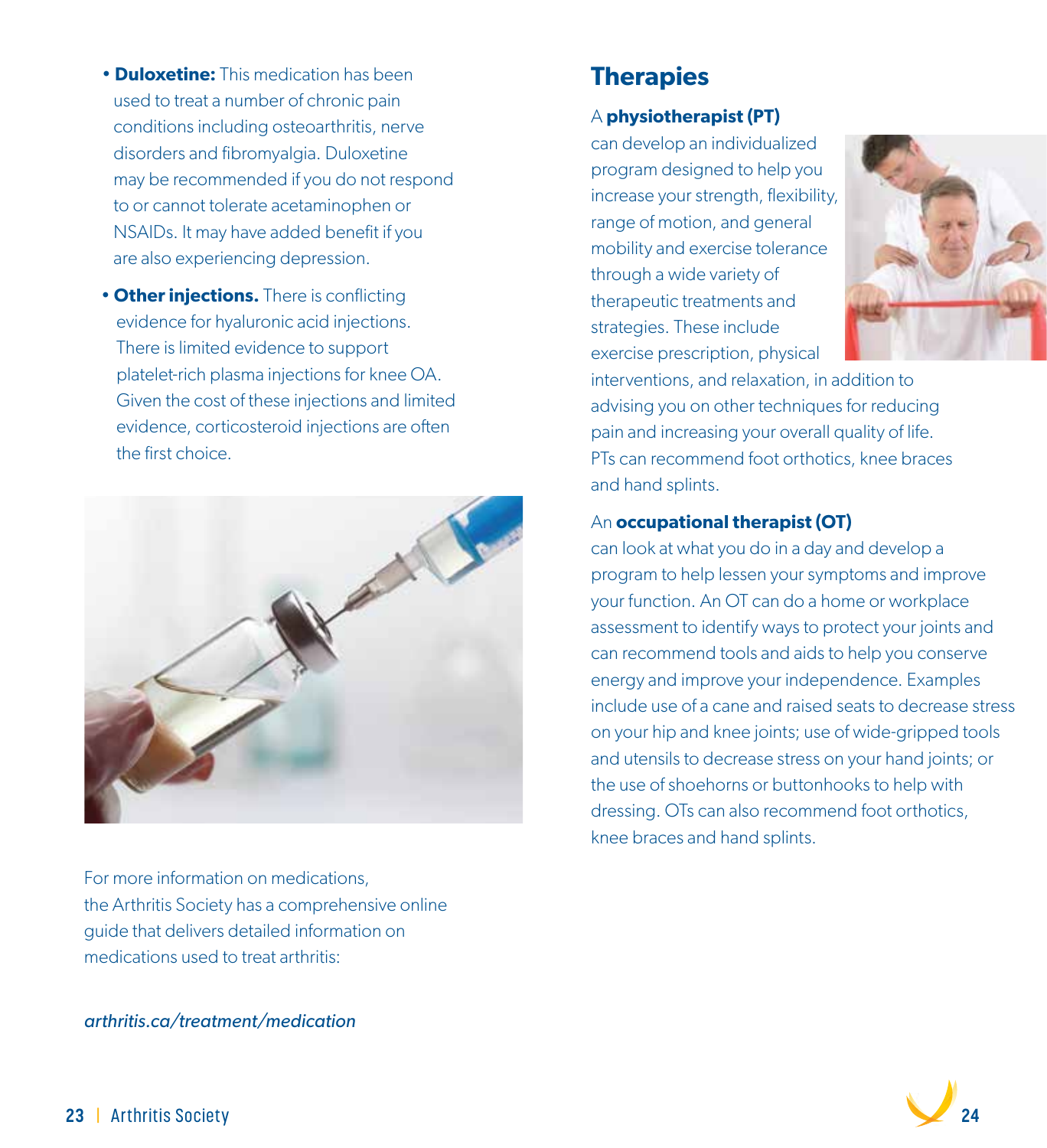Other therapies often used to help manage OA symptoms include the following:

- **Acupuncture**, an ancient Chinese therapy for alleviating pain and treating various physical and mental health conditions, involves pricking the skin with needles. While studies on the effectiveness of acupuncture for OA symptoms are somewhat mixed, you may wish to try this treatment. It is important to find a certified practitioner.
- **Massage** of muscles and other soft tissues, by a registered massage therapist, may help provide short-term relief of stiffness and pain. Other potential benefits include a reduction in stress and anxiety as well as improved mobility and overall function of the joints.

#### *For more information visit – arthritis.ca/treatment/complementary-therapies*

It's really important to understand that you can 'turn the volume down' on pain as you progress through self-management strategies such as regular exercise, optimal sleep and stress-reduction techniques, but it often takes effort and time. Medications that target the central nervous system may also be beneficial. Your healthcare provider can help to guide you in this process.

### **Surgery**

When OA becomes severe and other therapies are not working, surgery may be considered. The most common surgical procedures for OA include hip and knee replacements.

Joint replacement surgery can be performed at any age, but is usually reserved for patients with advanced arthritis. The decision to undergo surgery depends on the amount of pain and disability your arthritis is causing, as well as the risks and benefits of surgery. This should be discussed further with your doctor.

*For more information visit – arthritis.ca/treatment/surgery*